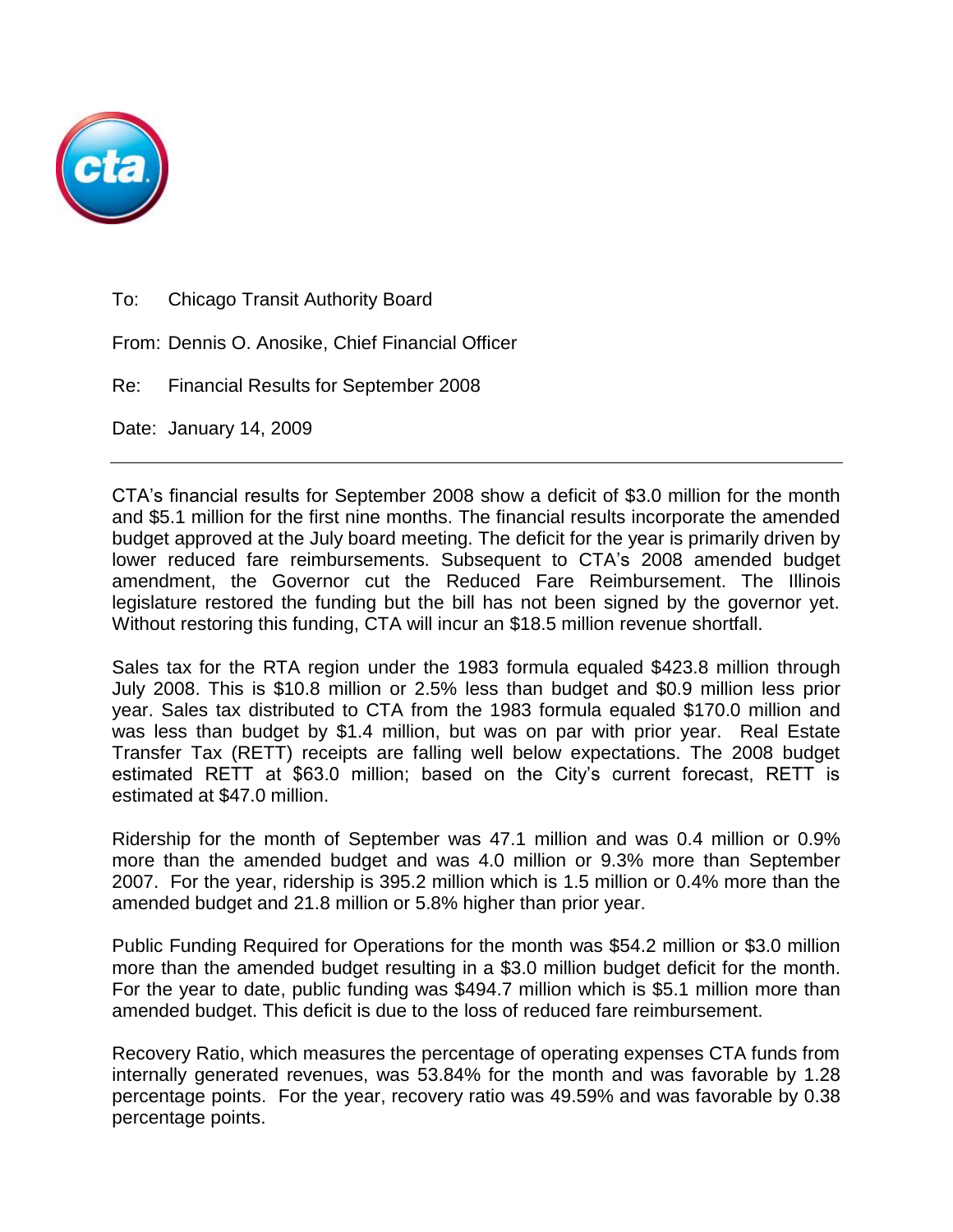Operating Expenses for the month and year equaled \$99.4 million and \$897.3 million, respectively. For the month operating expenses were \$0.2 million more than budget but were \$2.4 million less than budget for the year.

Labor Expense was \$72.9 million for September and \$654.6 million for the year. This was \$1.0 million more than amended budget for the month but was \$0.3 million lower for the year. The current month overage reflects overtime necessary for the storm and flood damage. With the emergency declaration for Cook County for September 14th through October 5, 2008, it is expected that FEMA will reimburse CTA up to 75% of the eligible costs.

Material Expense was \$8.6 million for the month and was \$0.4 million more than the amended budget due to bus engines. For the year, material expense was \$67.3 million and was \$0.2 million less than amended budget. Compared to prior year, material expense is \$6.2 million or 10.2% higher.

Fuel for Revenue Equipment was \$7.5 million for the month and \$66.4 million for the year. This was \$0.2 million less than amended budget for the month and was \$0.2 million more than amended budget for the year to date.

Electric Power for Revenue Equipment was \$2.8 million for the month and \$25.5 million for the year. Power expense was \$0.2 million less than amended budget for the month but was \$1.2 million less than amended budget for the year to date.

Provision for Injuries and Damages Expense was \$0 for the month and \$14.0 million year to date and is on par with amended budget.

Purchase of Security Services was \$3.0 million for the month and was on par with amended budget. Year to date security expense is \$23.3 million and was \$1.2 million less than amended budget.

Other Expenses equaled \$4.6 million for the month and were \$0.7 million less than amended budget. Year to date, Other Expenses were \$46.2 million and were \$0.3 million more than amended budget due to timing differences.

System-Generated Revenue was \$45.2 million for the month and \$402.5 million for the year. This was \$2.7 million less than the amended budget for the month and was \$7.5 million less for the year primarily due to the loss of reduced fare reimbursement revenue.

Fare Revenue was \$42.0 million for the month and \$355.8 million for the year. This was \$0.9 million more than the amended budget for the month and \$4.7 million more for the year to date. The higher revenue is attributed to higher ridership and a higher average fare. The average fare for the month of September was \$0.89 per ride and was \$0.01 higher than amended budget. The average fare for the first nine months was \$0.90 and compared favorably to budget by \$0.01. Compared to prior year, fare revenue is \$4.3 million higher than September 2007 and \$11.7 million higher for the year due to higher